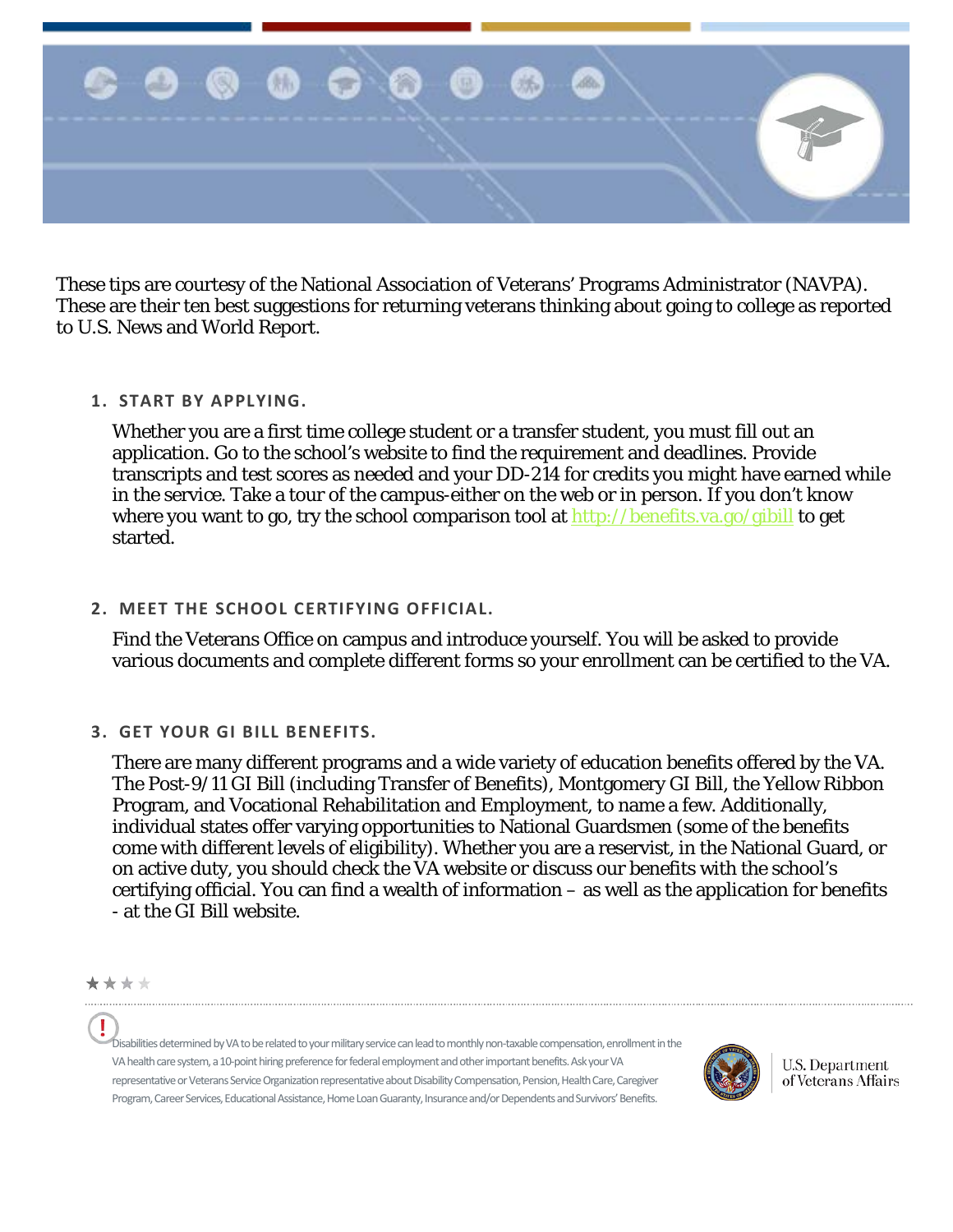**4. APPLY FOR FINANCIAL AID.**

All students can apply for financial aid by filling out the Free Application for Federal Student Aid (FAFSA) by going to [http://www.fafsa.gov.](http://www.fafsa.gov/) This aid can be for grants, loans, and/or workstudy.

**5. APPLY FOR SCHOLARSHIPS.** 

There are many types of scholarships available based on merit, academics, or athletics, as well as private and general scholarships by area of interest. Some schools offer scholarships specifically for veterans. You just have to look. Check the school's website and always remember: do not pay for any scholarship application.

# **6. FIND A PLACE TO LIVE.**

The key to being placed in housing is making sure you indicate you are a veteran on all forms. By doing so, you may be able to select a roommate from the beginning. Otherwise you might be assigned a room with traditional students (just out of high school), which can be awkward with your recent military experience. Many colleges have housing set aside for veterans; make use of it.

## **7. GET AN ADVISOR.**

Every student is assigned to an advisor. Some schools have advisors specifically for veterans; smaller schools may not, but curriculum is standard for majors at each school. Interaction with the advisor will assist you in developing a suitable educational plan, making your course selections, and determining your major. This person will get to know you and empower you in decision-making skills in education, career, and life choices.

## **8. TAKE THE CLEP.**

The College Level Examination Program is a series of exams you can take to test your collegelevel knowledge on what you have learned through on-the-job training, professional development, etc. There is a wide range of exams both general and subjective, with up to six credits each. The cost of a CLEP is fractional compared to the cost of tuition and fees. It could assist in skipping general introductory courses, general education classes, or could even demonstrate your ability in a foreign language.